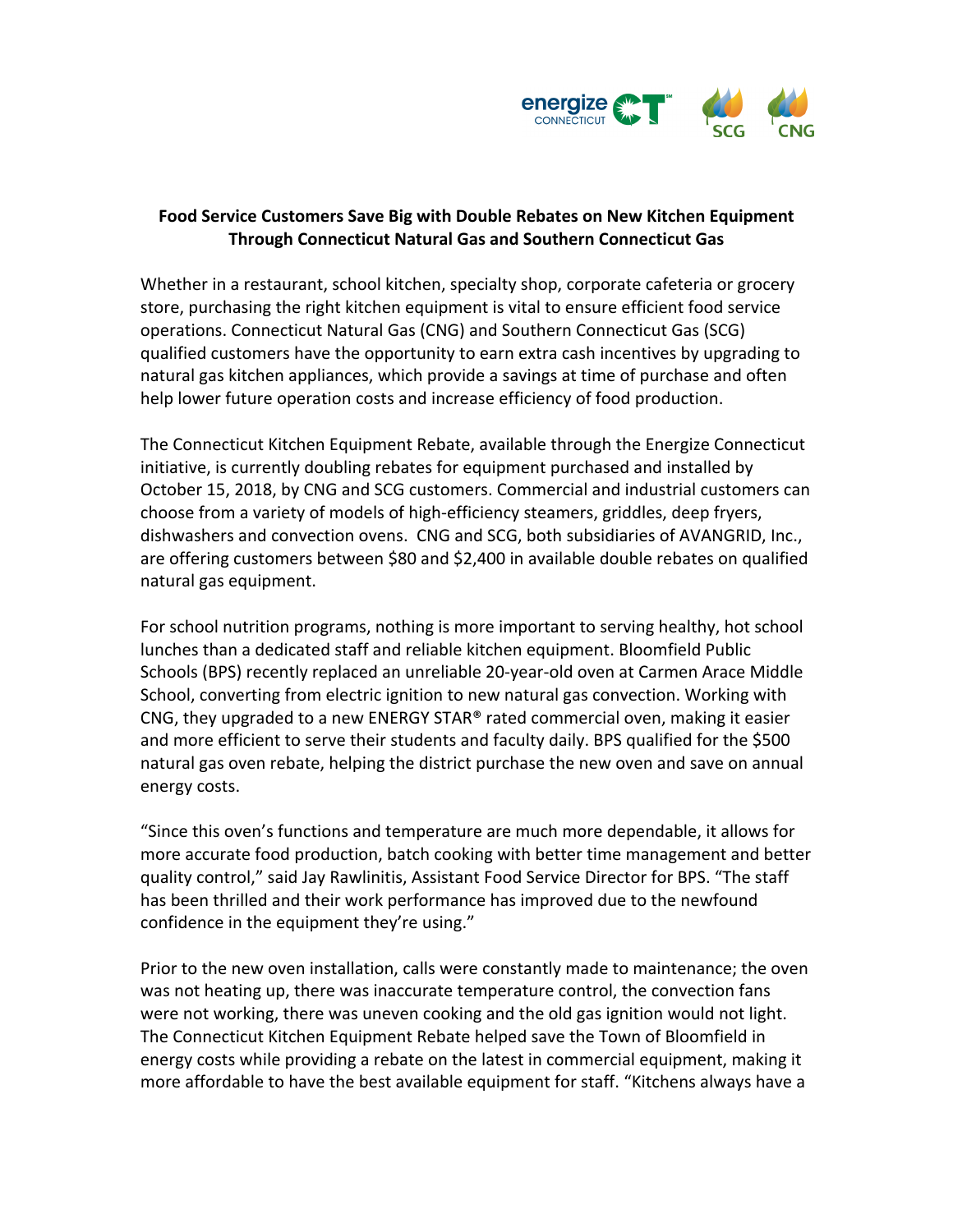need," according to Rawlinitis, and this will likely not be the last equipment replacement in the district.

Black Forest Pastry Shop, a popular German bakery in Greenwich, took advantage of the Connecticut Kitchen Equipment Rebate to replace a three-decades-old oven with the latest in natural gas equipment. Since the installation of the oven, the shop's production area has an improved layout and flow and bakers now have a more efficient line of access to the ovens and other essential equipment. The new natural gas oven also features an energy efficient 'pocket door' design that closes quickly, resulting in less heat loss.

"Energy efficiency is important in all our future upgrades. As a small business, there are many ways we can save on overhead costs so they don't affect our product pricing for customers," said Dan Puffer, co-owner of Black Forest Pastry Shop.

"These smaller projects can make a big positive impact for commercial and industrial customers who rely on kitchen equipment day-in and day-out to effectively serve their customers," said Amanda Gavagan, Commercial and Industrial Program Administrator for Connecticut Natural Gas and Southern Connecticut Gas. "With foodservice operations that serve people daily, something like an oven is heavily used and vital to the success of food production, directly impacting the budget, operations and customer experience."

CNG and SCG recently mailed information on rebates to roughly 6,000 commercial and small business customers identified as using kitchen equipment in their operations. If you are a business using kitchen equipment and would like to learn more about opportunities to save on energy-efficient natural gas kitchen equipment or take advantage of this rebate opportunity, call 877 WISE USE (947-3873).

## **About Energize Connecticut**

Energize Connecticut helps you save money and use clean energy. It is an initiative of the State of Connecticut, the Connecticut Green Bank, Eversource, UI, SCG and CNG, with funding from a charge on customer energy bills. Information on energy-saving programs can be found at EnergizeCT.com or by calling 877.WISE.USE.

## **About Southern Connecticut Gas**

The Southern Connecticut Gas Company (SCG) is a subsidiary of AVANGRID, Inc. Established in 1847, SCG operates approximately 2,500 miles of natural gas distribution pipelines, serving approximately 197,000 customers in the greater New Haven and Bridgeport areas of Connecticut. For more information, visit www.soconngas.com.

## **About Connecticut Natural Gas**

Connecticut Natural Gas Corporation (CNG) is a subsidiary of AVANGRID, Inc. Established in 1848, CNG operates 2,160 miles of natural gas distribution pipeline, serving